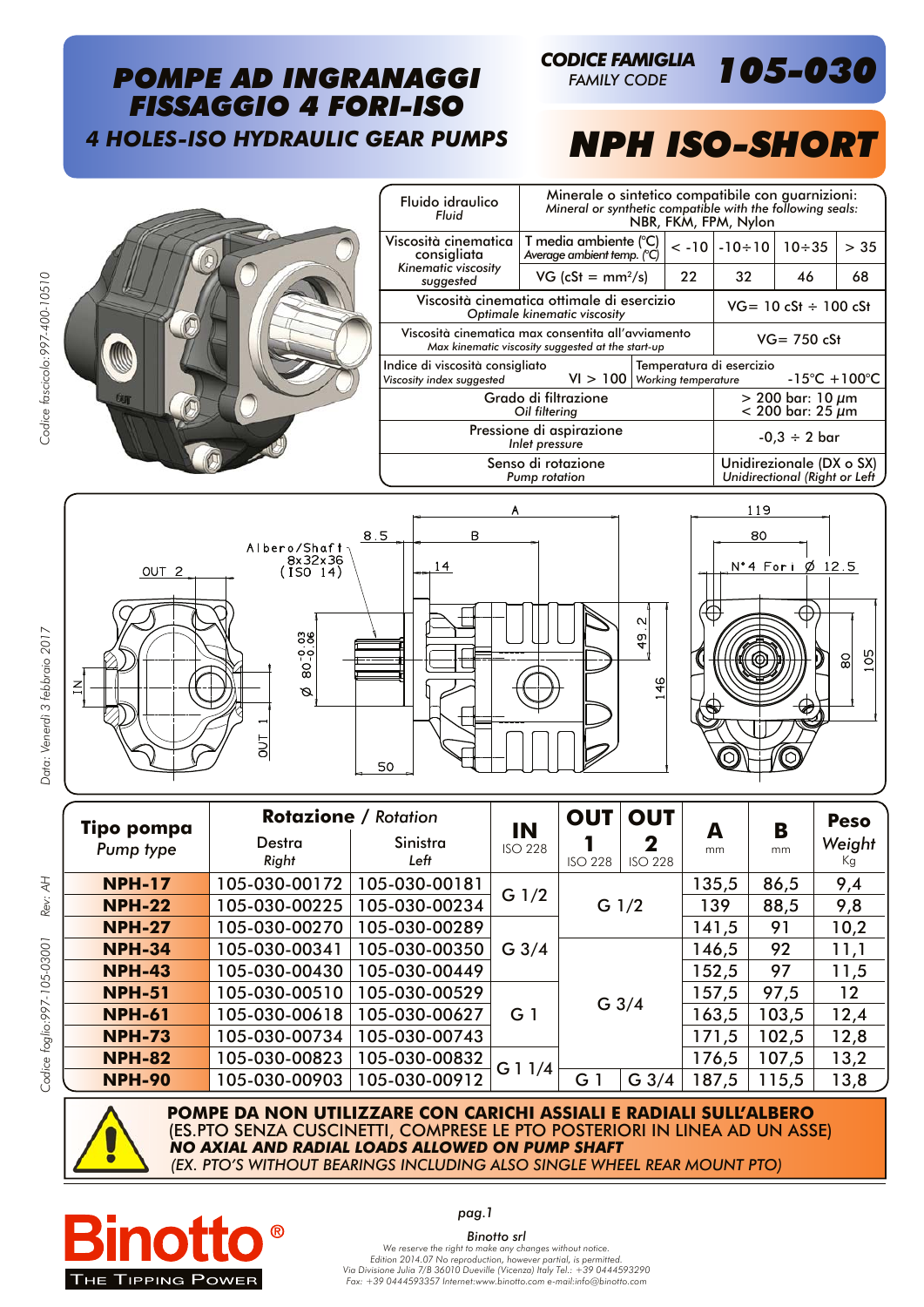

 *Data: Venerdì 3 febbraio 2017*

*Edition 2014.07 No reproduction, however partial, i*

*Via Divisione Julia 7/B 36010 Dueville (Vicenza) Italy Tel.: +39 0444593290 Fax: +39 0444593357 Internet:www.binotto.com e-mail:info@binotto.com*

्रिके

ĥ

**TIPPING** 

POWER

*Codice foglio:997-105-03001 Rev: AH Codice fascicolo:997-400-10510*